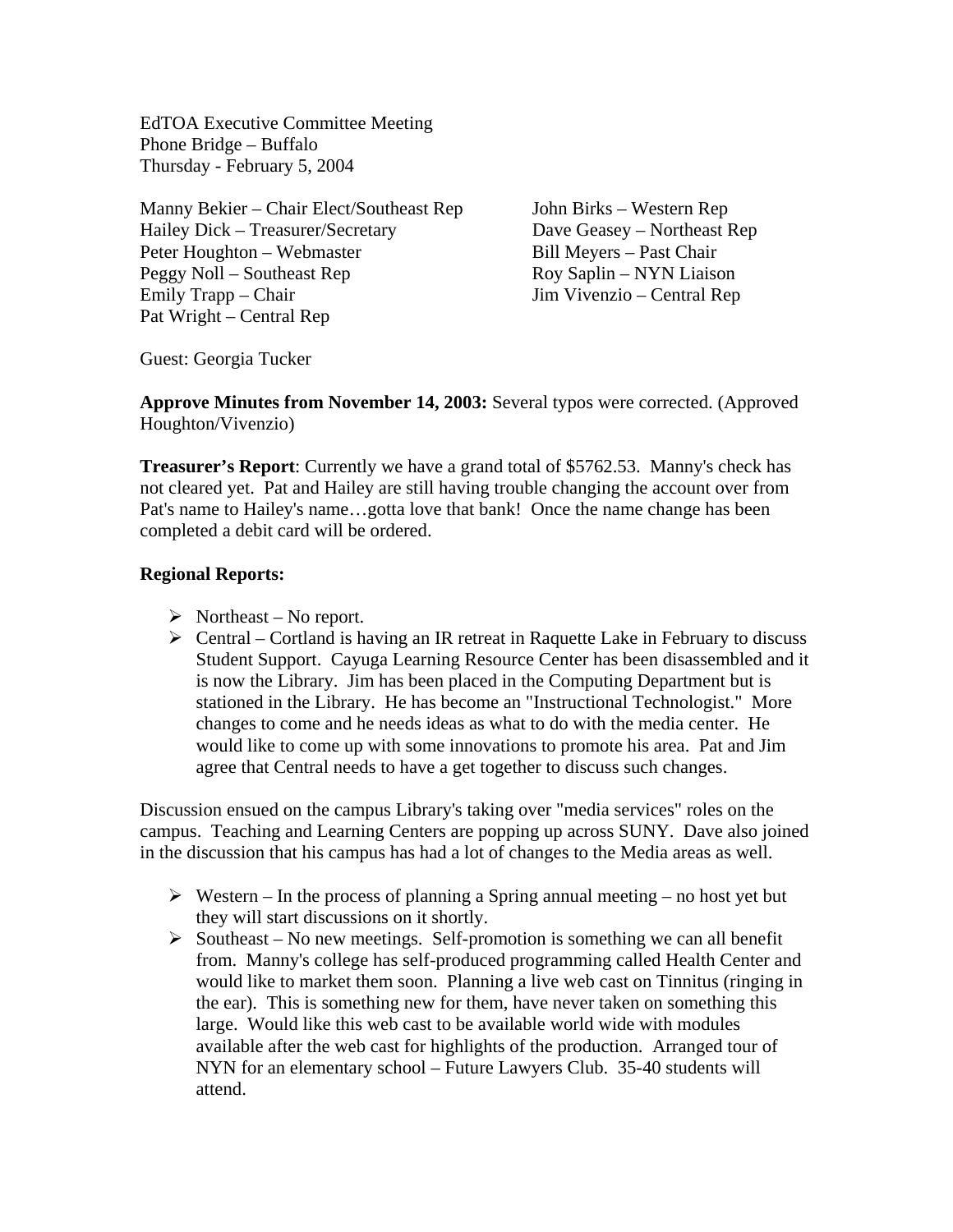$\triangleright$  NYN – No report.

## **Committee Reports:**

- $\triangleright$  DL No report
- $\triangleright$  Multimedia No report
- $\triangleright$  Membership No report: new member package? Emily wants to get this up and going. We have five new members and possible a sixth!
- $\triangleright$  Web page Made corrections as suggested by Uncle Paulie. Continues to update as needed.

## **Old Business:**

- $\triangleright$  Gifts for members Peter will get looking again. Post-it notes were suggested with the EdTOA logo on the side so the pad was still "usable."
- $\triangleright$  Service Awards Give recognition where recognition is deserved. Please send suggestion directly to Emily: NOT OVER THE LIST!!
- $\triangleright$  Questions of the Week Started off on a sour note but we still got many responses. SUNY TV – we received 20 responses which Emily feels was a great response! Suggestions, comments and questions should be sent to Emily or please feel free to post one yourself. Please continue to answer the questions as they come in and help Lisa Stevens (UB) with her cell phone question.
- $\triangleright$  STC session report need more sessions for EdTOA! There is a new form for submissions: http://www3.sunysuffolk.edu/kahnd/presentationcall.html As this is a very detailed form once a session is planned out then we should use this form. It was suggested that we should send this link to the list and those who have suggestion fill out the form to the best of their ability. Everyone agrees that a session on the survey results would be good as a benefit to all EdTOA members.

#### **From 9/03 EB phone bridge**: Possible tracts:

 Survey Discussion Faculty Training Intellectual Property Digital Photography AV/IT Tech Security Marketing the AV Department

- Digital Photography Jeff Adams should be contacted again. He will be going to Jim's (?) campus next week and he will ask Jeff then.
- Acoustical Treatment Emily has been working with Bennet Brooks with Brooks Acoustics on a double session on acoustical treatments in the classroom. This could cost some \$\$ but Em will cap it at \$500.
- Project Management Emily would like to bring in a consultant for project management on campuses; could possibly be a general session for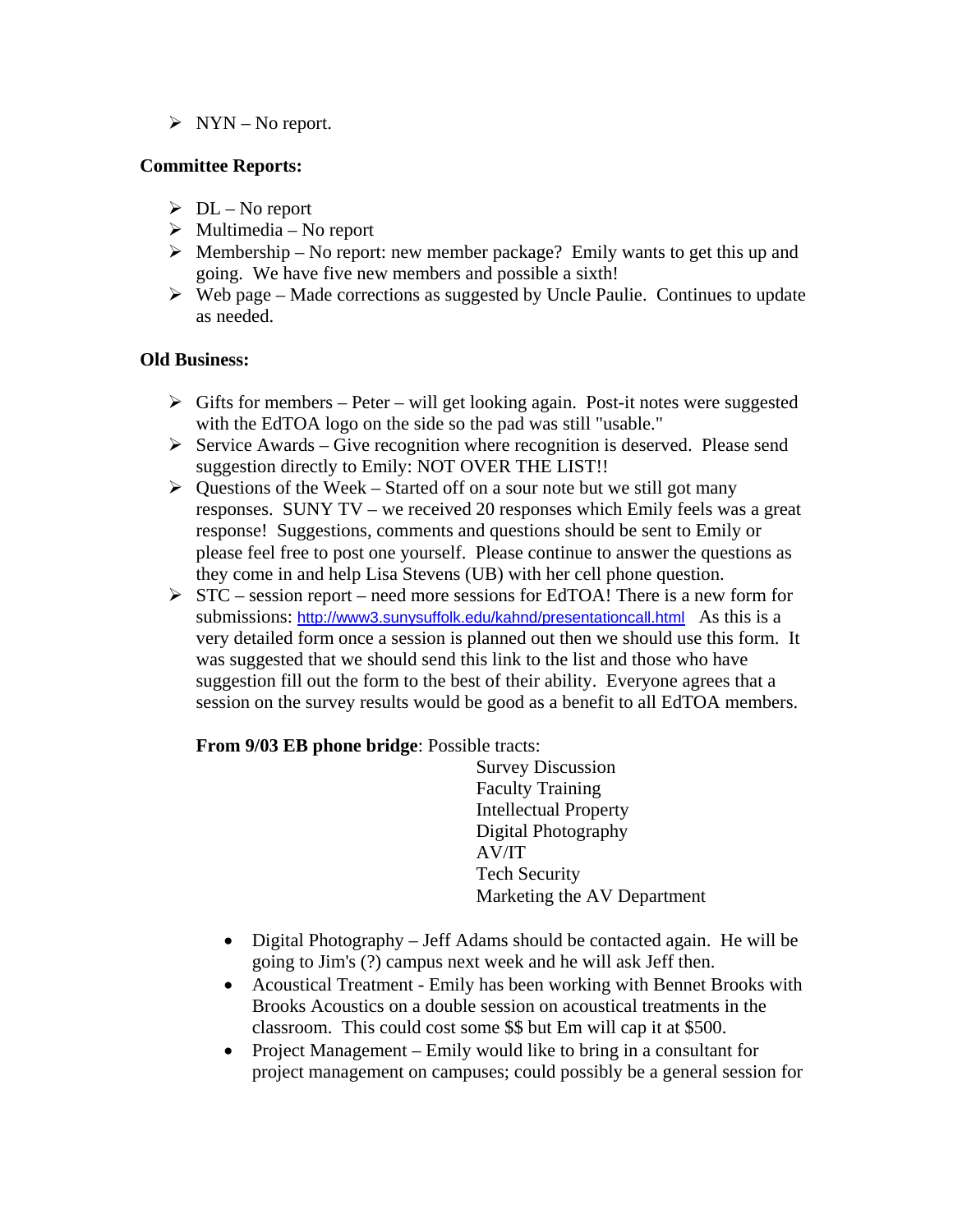all three groups. Jeff Donahue did a session at CCUMC on this topic, he might need to re-work it for us but he is a possibility. Emily will ask him.

- Media Site Live Digital "box" that you can bring into the classroom and go live over IP from the classroom.
- V-Brick media housing, not full motion/full frame video but this is a solution for those that do not have cable in every classroom. The vendor will be doing a demonstration at the SUNY New Paltz campus soon.
- Panel Discussion "How do you do <topic> on your campus?"
- Gary Kayye did a session entitled "AV/IT convergence and its impact on the classroom technology" at CCUMC. Emily will look into him to do a professional development session.
- $\triangleright$  Site visits for 2005 Need a new place for STC 2005: Villa Roma (sp), Sullivan County. Lake Placid Resort, Lake Placid. Emily will be checking out both and Peter will be joining her for Lake Placid. They will let us know what they think with in a month or so.
- $\triangleright$  Vendors for STC Some are concerned as InfoComm is the week before and are not sure that their staff can accommodate both conferences. If you have a vendor that you want there…contact them!!

#### **New Business:**

- $\triangleright$  Concerning Ulster County Community College membership According to the By-laws they are eligible for membership. We were concerned about their membership due to the fact that they are not State employees; they are private employees. They should be members as their school is a part of the SUNY system.
- $\triangleright$  By-laws concerning membership: This will be discussed at STC but as the Bylaws are currently written: "All instructional technology personnel at every campus within SUNY shall be considered members of EdTOA." We do not currently have anything stating that Ulster cannot attend our business meeting. This will be a topic for conversation at STC.
- ¾ Plan for Bob's demo/training @ HVCC: March 2, 2004, JVC and April 8, 2004, Sharp Electronics. Bob could not make conference call but we are assuming that this demo/training is a go!!
- $\triangleright$  Date for NYN meeting March 19, 2004 10:00-2:30. Breakfast and lunch will be provided. This invite will go out to the entire list. NYN HAS HEAT!!
- $\triangleright$  Guest Georgia Tucker SUNY TV survey questions and answers were sent to Roy and Georgia. Roy states the responses were great and will follow-up on those problems that were mentioned with the staff at NYN. There is a meeting tomorrow Georgia states that they have applied for several grants from Foundations to do a program on financial literacy for undergraduates. She has talked to four of the five program managers and expects to hear something in a couple of weeks. Would like to do a video conference in the Fall on this topic if the monies come through. \*\*Could be a panel discussion – How to promote your campus through SUNY TV.